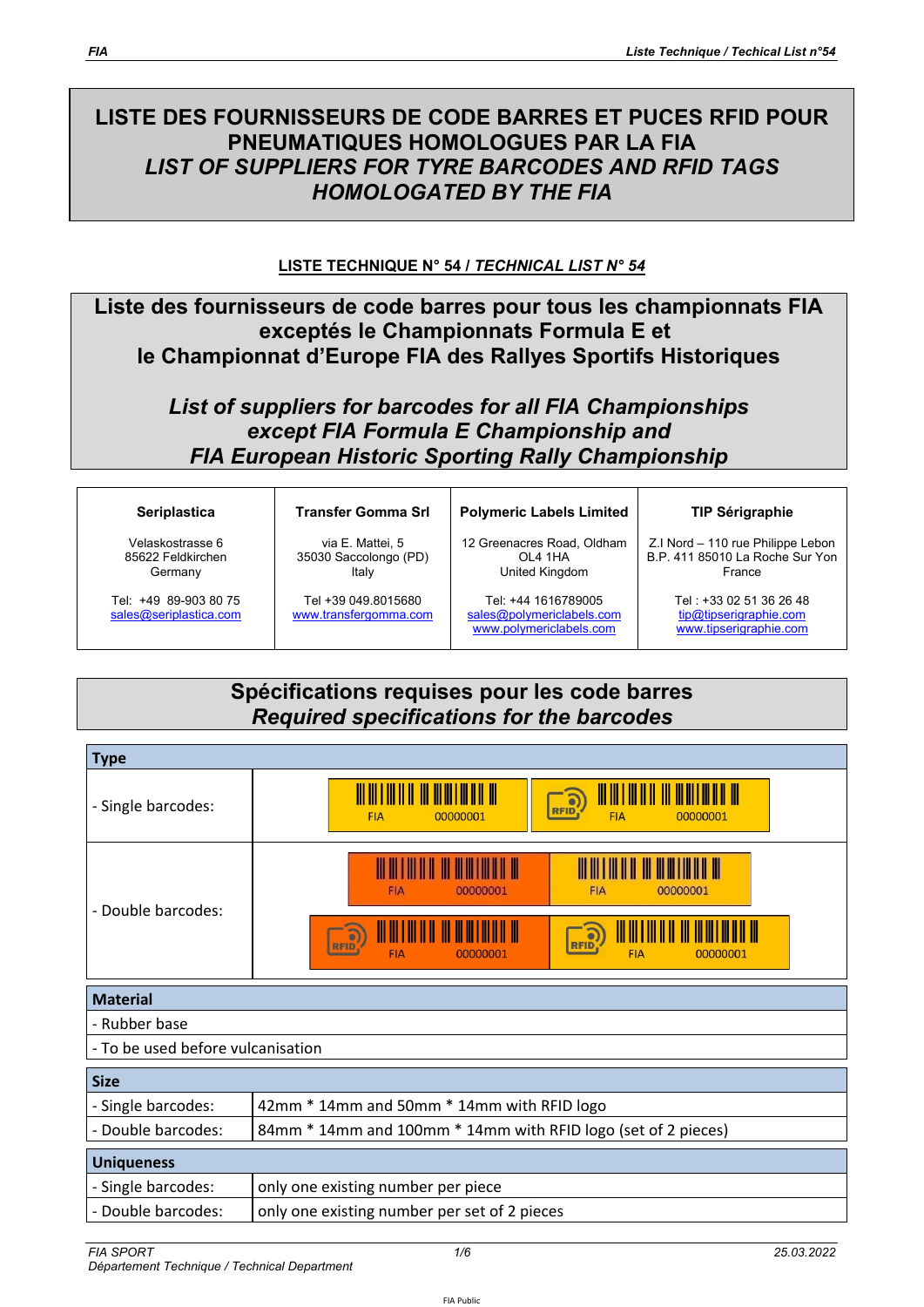| <b>Colours</b>                                 |                                                                                                                                                                                                                                                                                                                                                                                                                                                                                                                                                                                                                                                                                                                                                                                                                                                                                                                                                                                                                                                                                                                                                                                                                                                                                                                                                                                                                                                                                                                                                                                                                                                       |  |  |  |  |  |
|------------------------------------------------|-------------------------------------------------------------------------------------------------------------------------------------------------------------------------------------------------------------------------------------------------------------------------------------------------------------------------------------------------------------------------------------------------------------------------------------------------------------------------------------------------------------------------------------------------------------------------------------------------------------------------------------------------------------------------------------------------------------------------------------------------------------------------------------------------------------------------------------------------------------------------------------------------------------------------------------------------------------------------------------------------------------------------------------------------------------------------------------------------------------------------------------------------------------------------------------------------------------------------------------------------------------------------------------------------------------------------------------------------------------------------------------------------------------------------------------------------------------------------------------------------------------------------------------------------------------------------------------------------------------------------------------------------------|--|--|--|--|--|
| - Single barcodes:                             | black on yellow background (Pantone Ref.: 103)                                                                                                                                                                                                                                                                                                                                                                                                                                                                                                                                                                                                                                                                                                                                                                                                                                                                                                                                                                                                                                                                                                                                                                                                                                                                                                                                                                                                                                                                                                                                                                                                        |  |  |  |  |  |
|                                                | FIA1<br>Ш<br>0000001<br>WIIII<br>FIA <sub>1</sub><br>PANTONE<br>102 EC<br>0000003<br><b>PANTONE</b><br>102 C<br>$_{\rm 0}^{\rm M}$<br>$\begin{array}{cc} \mathsf{Y} & \mathsf{K} \\ \mathsf{95} & 0 \end{array}$<br>$_{\rm o}^{\rm c}$<br>R 250 G 231 B<br>$\overline{0}$<br>WIII<br>FIA <sub>1</sub><br>0000005<br>ШШ<br>FIA <sub>1</sub><br>0000007<br><b>PANTONE</b><br>Yellow EC<br><b>PANTONE</b><br>ЩЩ<br>Yellow C<br>$C$ M Y K<br>0 1 100 0<br>R 254 G 223 B<br>HTML FEDF00<br>$\circ$<br>FIA <sub>1</sub><br>0000009<br>FIA <sub>1</sub><br>0000011<br>WIII<br>FIA <sub>1</sub><br>0000013<br>PANTONE<br>103 C<br><b>PANTONE</b><br>103 EC<br>R 198 G 172 B<br>HTML C6AC00<br>$\frac{C}{5}$<br>$\begin{array}{ccc}\nM & Y & K \\ 5 & 100 & 16\n\end{array}$<br>$\circ$<br>FIA <sub>1</sub><br>0000015<br><b>FIA1</b><br>0000017<br><b>PANTONE</b><br><b>PANTONE</b><br>Ш<br>104C<br>104 EC<br><b>R</b> 174 G 154 B<br>$M$ Y K<br>13 100 29<br>$\circ$<br>0000019<br>$\frac{c}{7}$                                                                                                                                                                                                                                                                                                                                                                                                                                                                                                                                                                                                                                                             |  |  |  |  |  |
| - Double barcodes:                             | black on orange (Pantone Ref.: 1225) and red (Pantone Ref.: 1805) backgrounds                                                                                                                                                                                                                                                                                                                                                                                                                                                                                                                                                                                                                                                                                                                                                                                                                                                                                                                                                                                                                                                                                                                                                                                                                                                                                                                                                                                                                                                                                                                                                                         |  |  |  |  |  |
|                                                | FIA 1000000111<br><b>PANTONE</b><br><b>AM 4000000109</b><br><b>ANTONE</b><br>185 C<br>145 G 67 B 89<br>ML F54359<br>1785 EC<br>FIA<br>$\begin{array}{cc}\nM & Y \\ 76 & 50\n\end{array}$<br>$\frac{\kappa}{2}$<br>$\rm ^c$<br>1000000113<br><b>PANTONE</b><br>PANTONE<br>1215 C<br>$\frac{1}{10000000111}$<br>1215 EC<br><b>FIA</b><br>$\begin{array}{ccccc}\nM & Y & K \\ 6 & 53 & 0\n\end{array}$<br>$\int_{0}^{c}$<br>R 250 G 221 B 128<br><b>FIA</b><br><b>FIA</b> 1000000115<br><b>PANTONE</b><br>NTONE<br>1788 EC<br>FIA 1000000113<br><b>FIA</b><br>$C$ M $Y$ K<br>0 88 77 0<br><b>14 G 40 B 57</b><br>IL EA2839<br><b>FIA 1000000117</b><br><b>PANTONE</b><br>1225 EC<br><b>PANTONE</b><br>1225 C<br>R 255 G 203 B 79<br>$\begin{array}{ccccc}\nM & Y & K \\ 19 & 79 & 0\n\end{array}$<br>$\rm ^c$<br>FIA 1000000115<br><b>THE MANUSCRIPS</b><br><b>PANTONE</b><br><b>TONE</b><br><b>MARITAL AND AND ALL PROPERTY</b><br>1795 EC<br>5 C<br>$\begin{array}{ccc}\nC & M & Y \\ O & 96 & 90\n\end{array}$<br>$\frac{\kappa}{2}$<br>G 32 B 44<br>PANTONE<br>1235 EC<br>PANTONE<br>1235 C<br><b>FIA</b> 1000000119<br>FIA 1000000121<br>R 255 G 182 B 18<br>HTML FFB612<br>$\begin{array}{ccc}\nC & M & Y \\ 0 & 36 & 98\n\end{array}$<br>$\frac{\kappa}{0}$<br><u> III de la provincia de la provincia de la p</u><br><b>TONE</b><br><b>PANTONE</b><br><b>FIA</b> 1000000121<br>$\mathsf{c}$<br>1805 EC<br>FIA 1000000123<br>G 39 B 47<br>M Y K<br>96 76 22<br>$\frac{C}{5}$<br>AA272F<br>PANTONE<br>1245 C<br><b>PANTONE</b><br><b>THA 1000000123</b><br>FIA 1000000125<br>1245 EC<br>R 197 G 146 B 23<br>HTML C59217<br>$C$ M Y K<br>7 37 99 19 |  |  |  |  |  |
| <b>Code Interleave</b><br>- Interleaved 2 of 5 |                                                                                                                                                                                                                                                                                                                                                                                                                                                                                                                                                                                                                                                                                                                                                                                                                                                                                                                                                                                                                                                                                                                                                                                                                                                                                                                                                                                                                                                                                                                                                                                                                                                       |  |  |  |  |  |
| - 8 or 10 digits                               |                                                                                                                                                                                                                                                                                                                                                                                                                                                                                                                                                                                                                                                                                                                                                                                                                                                                                                                                                                                                                                                                                                                                                                                                                                                                                                                                                                                                                                                                                                                                                                                                                                                       |  |  |  |  |  |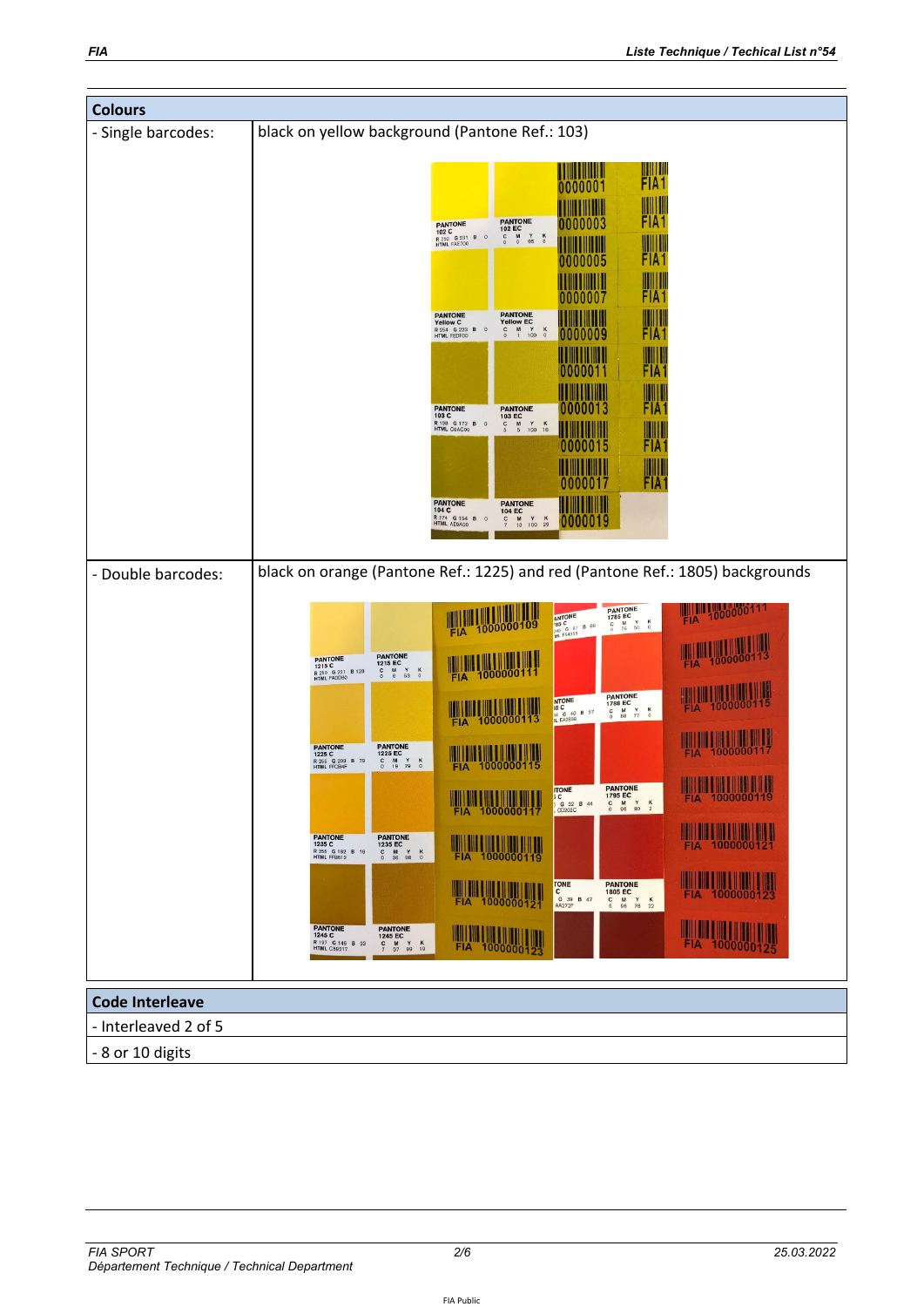#### **First Digit**

‐ First digit dedicated to Manufacturer brand:

| Michelin             | 0              |
|----------------------|----------------|
| <b>SESS Tyres</b>    | 0              |
| Avon Coopertire      | 1              |
| <b>MRF</b>           | 1              |
| Hoosier              | 1              |
| Falken               | $\overline{2}$ |
| Silverstone          | 3              |
| Maxsport             | 3              |
| Toyo                 | 4              |
| Pirelli              | 5              |
| Yokohama             | 6              |
| <b>DMack</b>         | $\overline{7}$ |
| Kuhmo                | $\overline{7}$ |
| Dunlop               | 7              |
| Goodyear             | 7              |
| <b>Bridgestone</b>   | 8              |
| <b>GITI</b>          | 8              |
| <b>Extreme Tyres</b> | 9              |
| Hankook              | 9              |
|                      |                |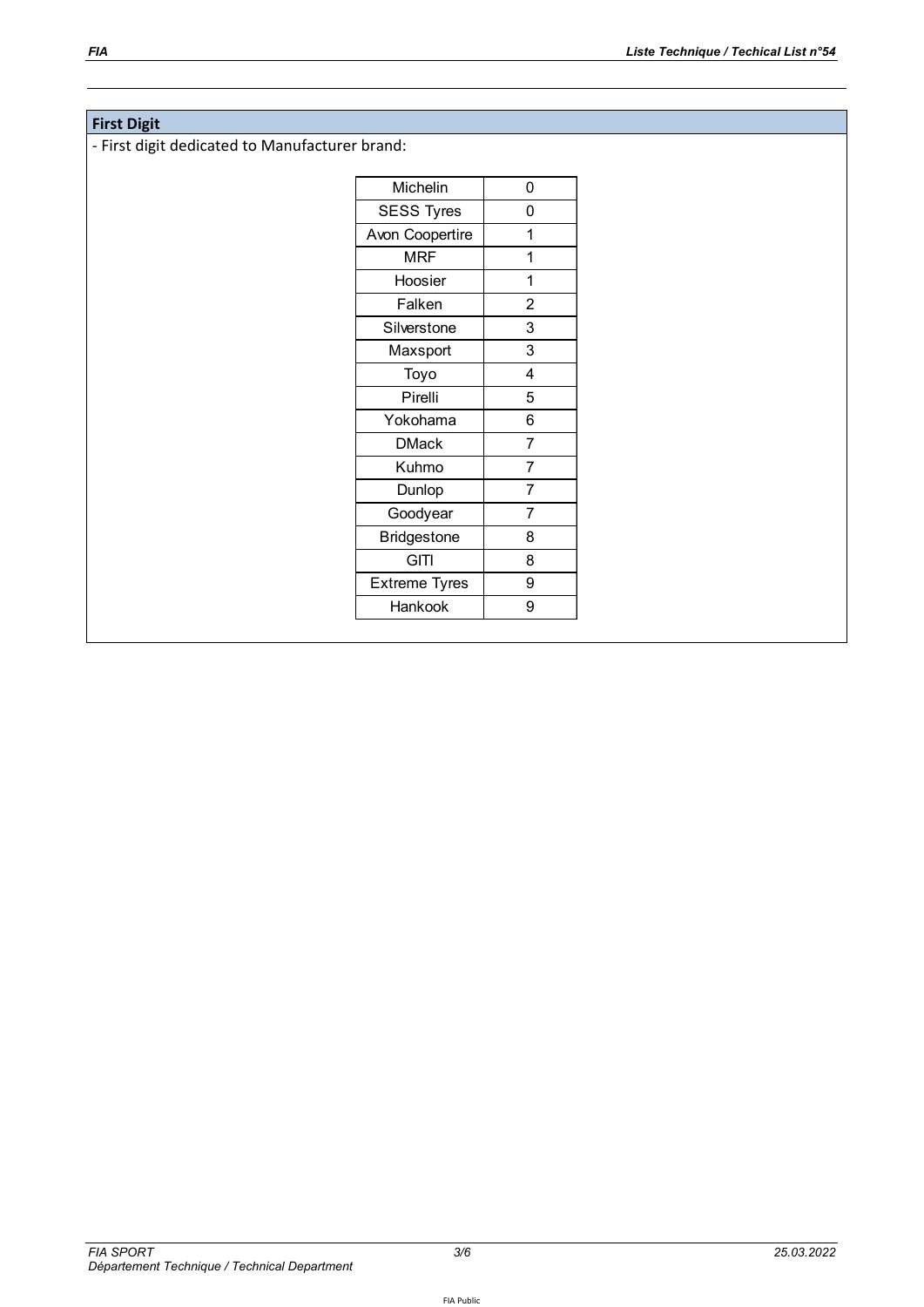## **Liste des fournisseurs de code barres en Championnat d'Europe FIA des Rallyes Sportifs Historiques**  *List of suppliers for barcodes in the FIA European Historic Sporting Rally Championship*

Transfer Gomma srl via E. Mattei, 5 - 35030 Saccolongo (PD) Tel +39 049.8015680 email: serviziovendite@transfergomma.com

# **Spécifications requises pour les code barres en Championnat d'Europe FIA des Rallyes Sportifs Historiques**  *Required specifications for the barcodes in the FIA European Historic Sporting Rally Championship*

| <b>Type</b>                      |                                    |  |  |  |  |
|----------------------------------|------------------------------------|--|--|--|--|
| - Single barcodes:               | s<br>$\overline{20}$<br>00001      |  |  |  |  |
| <b>Material</b>                  |                                    |  |  |  |  |
| - Rubber compound                |                                    |  |  |  |  |
| - To be used after vulcanisation |                                    |  |  |  |  |
| <b>Size</b>                      |                                    |  |  |  |  |
| - Single barcodes:               | different sizes                    |  |  |  |  |
| <b>Uniqueness</b>                |                                    |  |  |  |  |
| - Single barcodes:               | only one existing number per piece |  |  |  |  |
| <b>Colours</b>                   |                                    |  |  |  |  |
| - Single barcodes:               | black on yellow background         |  |  |  |  |
| Code                             |                                    |  |  |  |  |
| - Interleaved 2 of 5 or Code 128 |                                    |  |  |  |  |
| - 5 digits                       |                                    |  |  |  |  |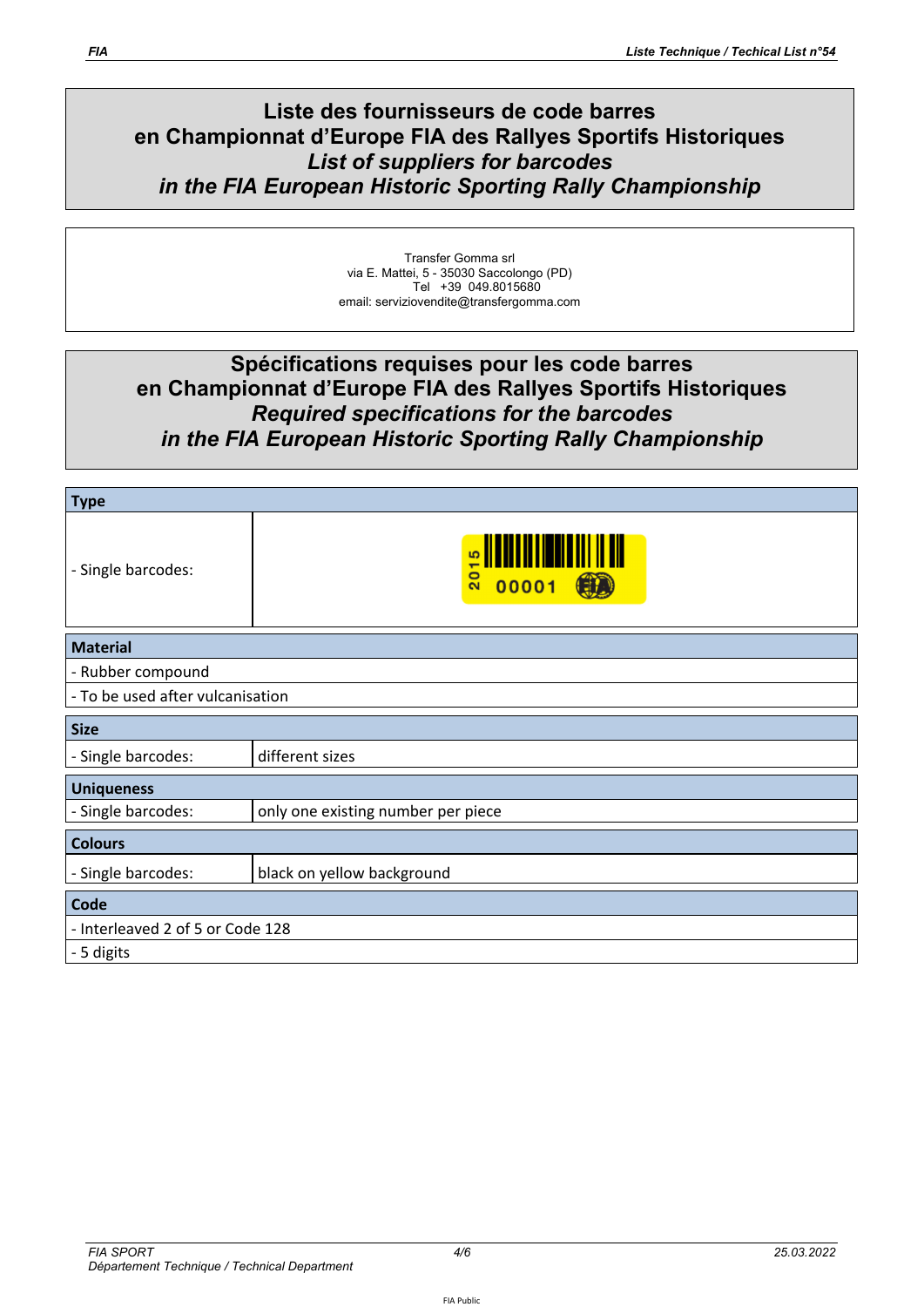# **Spécifications requises pour les code barres pour pneumatiques en Championnat FIA Formule E**  *Required specifications for the tyre barcodes in the FIA Formula E Championship*

| <b>Type</b>                       |                                    |  |  |  |  |
|-----------------------------------|------------------------------------|--|--|--|--|
| - Single barcodes:                |                                    |  |  |  |  |
| <b>Material</b>                   |                                    |  |  |  |  |
| - Rubber compound                 |                                    |  |  |  |  |
| - To be used before vulcanisation |                                    |  |  |  |  |
| <b>Size</b>                       |                                    |  |  |  |  |
| - Single barcodes:                | different sizes                    |  |  |  |  |
| <b>Uniqueness</b>                 |                                    |  |  |  |  |
| - Single barcodes:                | only one existing number per piece |  |  |  |  |
| <b>Colours</b>                    |                                    |  |  |  |  |
| - Single barcodes:                | black on yellow background         |  |  |  |  |
| <b>Code</b>                       |                                    |  |  |  |  |
| - Code 39 or Code 128             |                                    |  |  |  |  |
| - 8 digits                        |                                    |  |  |  |  |